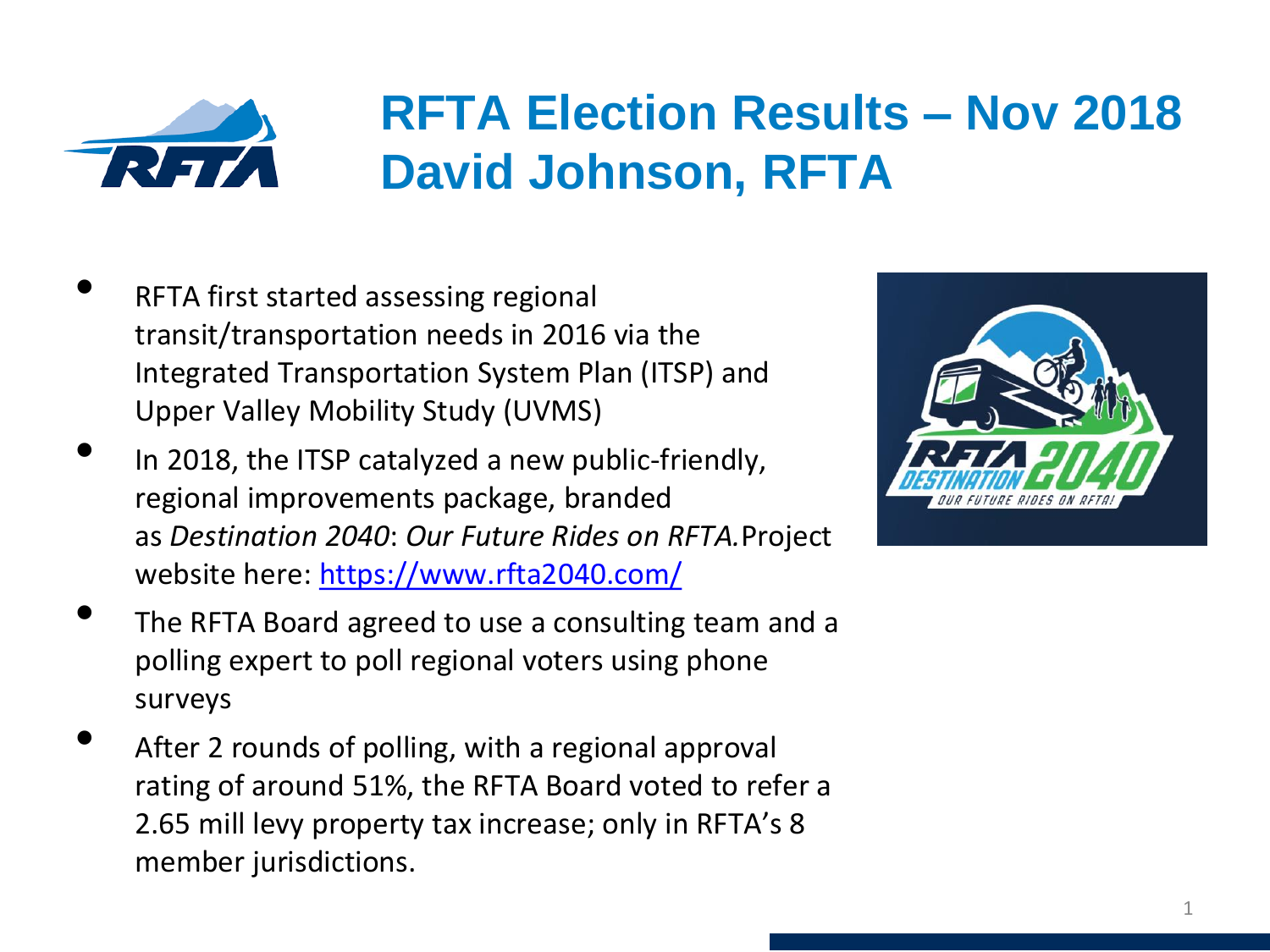

- The property tax proposal was approved in all 8 RFTA jurisdictions: Aspen, Snowmass Village, unincorporated Pitkin County, 4 Eagle County precincts in the Roaring Fork Valley, Basalt, Carbondale, Glenwood Springs and New Castle. The vote was 11,364 in favor and 10,362 against, a margin of 52 to 48 percent. The new property tax revenue will produce an estimated \$9 million annually. Rural Transportation Authorities are authorized to levy up to a 5-mill property tax with voter approval. This is the first property tax revenue election for RFTA.
- The additional revenue from Ballot Question 7A will help RFTA maintain and improve its services, infrastructure, and equipment, while reducing its reliance on State and Federal grants. Due to the highly competitive nature of state and Federal resources for transit, operating grants account for 3% of RFTA's operating revenues and a projected 10% of resources needed for bus replacement. RFTA now has a fighting chance to keep pace with population and traffic growth that are coming at the region in the years ahead